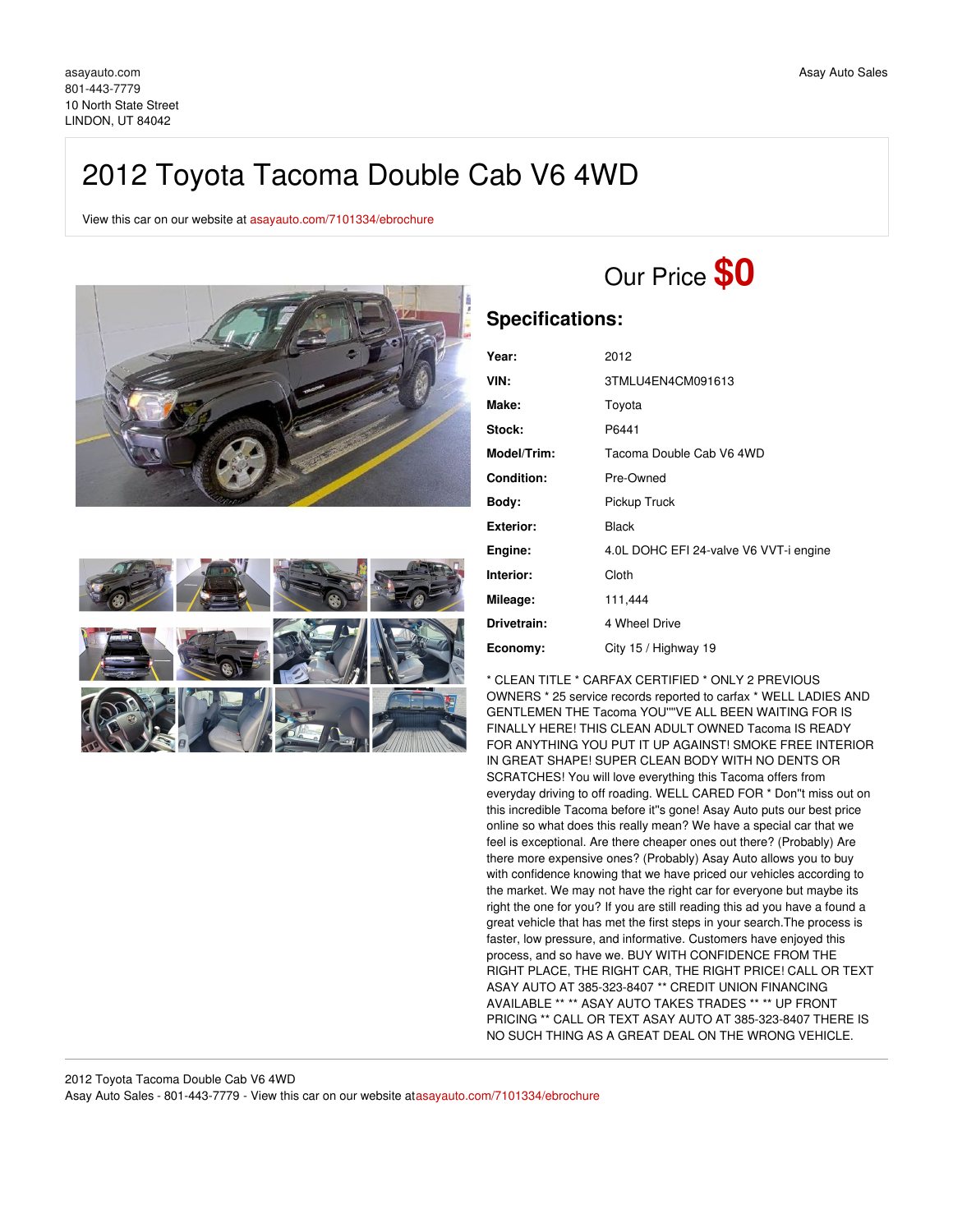

2012 Toyota Tacoma Double Cab V6 4WD Asay Auto Sales - 801-443-7779 - View this car on our website at[asayauto.com/7101334/ebrochure](https://asayauto.com/vehicle/7101334/2012-toyota-tacoma-double-cab-v6-4wd-lindon-ut-84042/7101334/ebrochure)